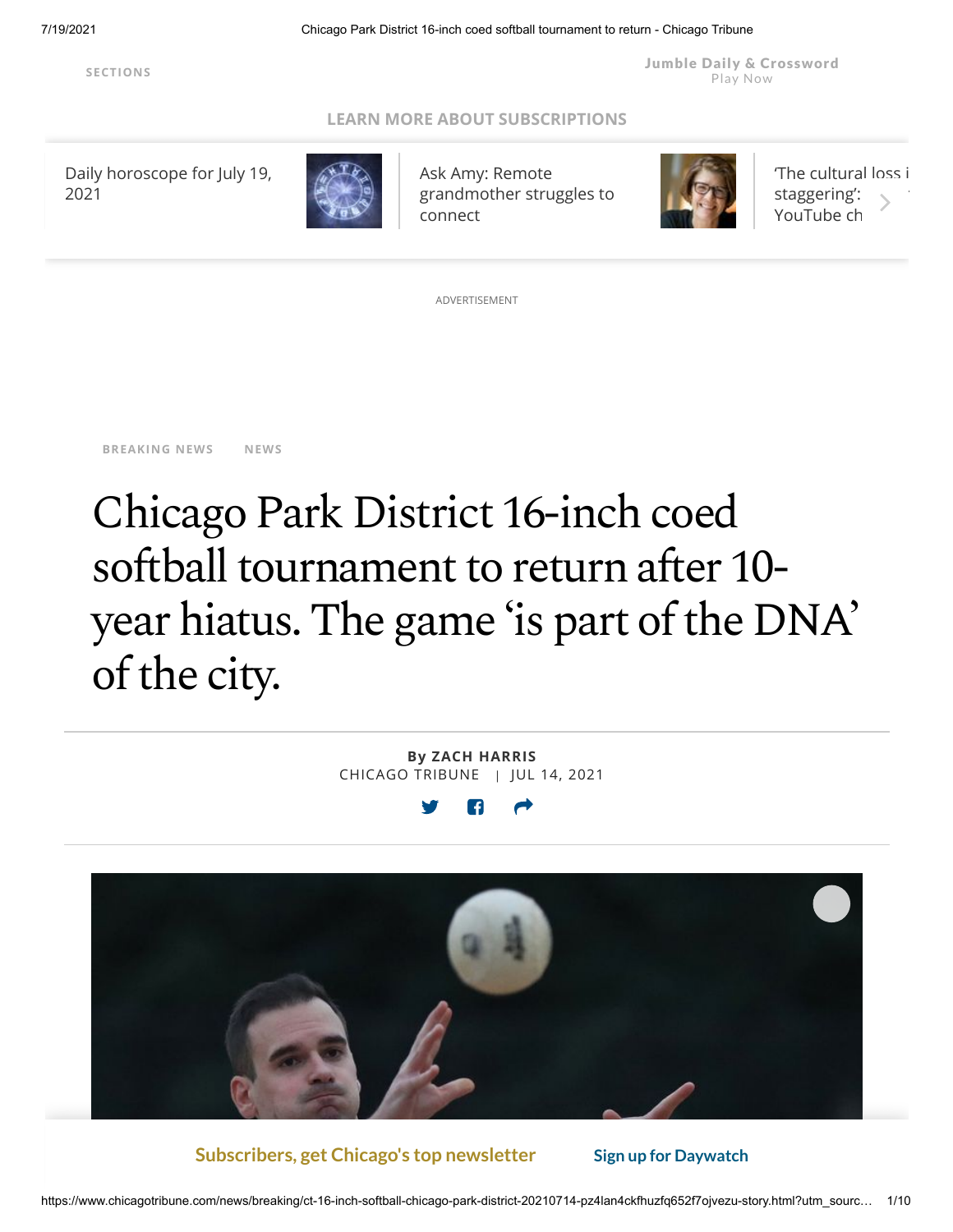7/19/2021 Chicago Park District 16-inch coed softball tournament to return - Chicago Tribune



Chicago is the place to find 16-inch softball. It's also known as mushball or cabbageball. (Chris Sweda / Chicago Tribune)

[The Chicago Park District this summer will resume its annual](https://www.chicagoparkdistrict.com/ASCT) **coed adult 16-inch softball tournament** after a 10-year hiatus.

"(Sixteen-inch), in my opinion, is part of the DNA of Chicago," said Al Maag, cofounder of the 16-inch softball **[Hall of Fame](https://16inchsoftballhof.com/)** who advised the Park District on the tournament. "It's part of the culture."

The double-elimination tournament will be held July 24 at Humboldt Park, according to Irene Tostado, deputy director of communications for the Park District.

While the game of softball was founded at the Farragut Boat Club in Chicago in 1887, 16-inch softball came around during the 1920s, according to the Hall of Fame's website. And it has been a Chicago staple since.

ADVERTISEMENT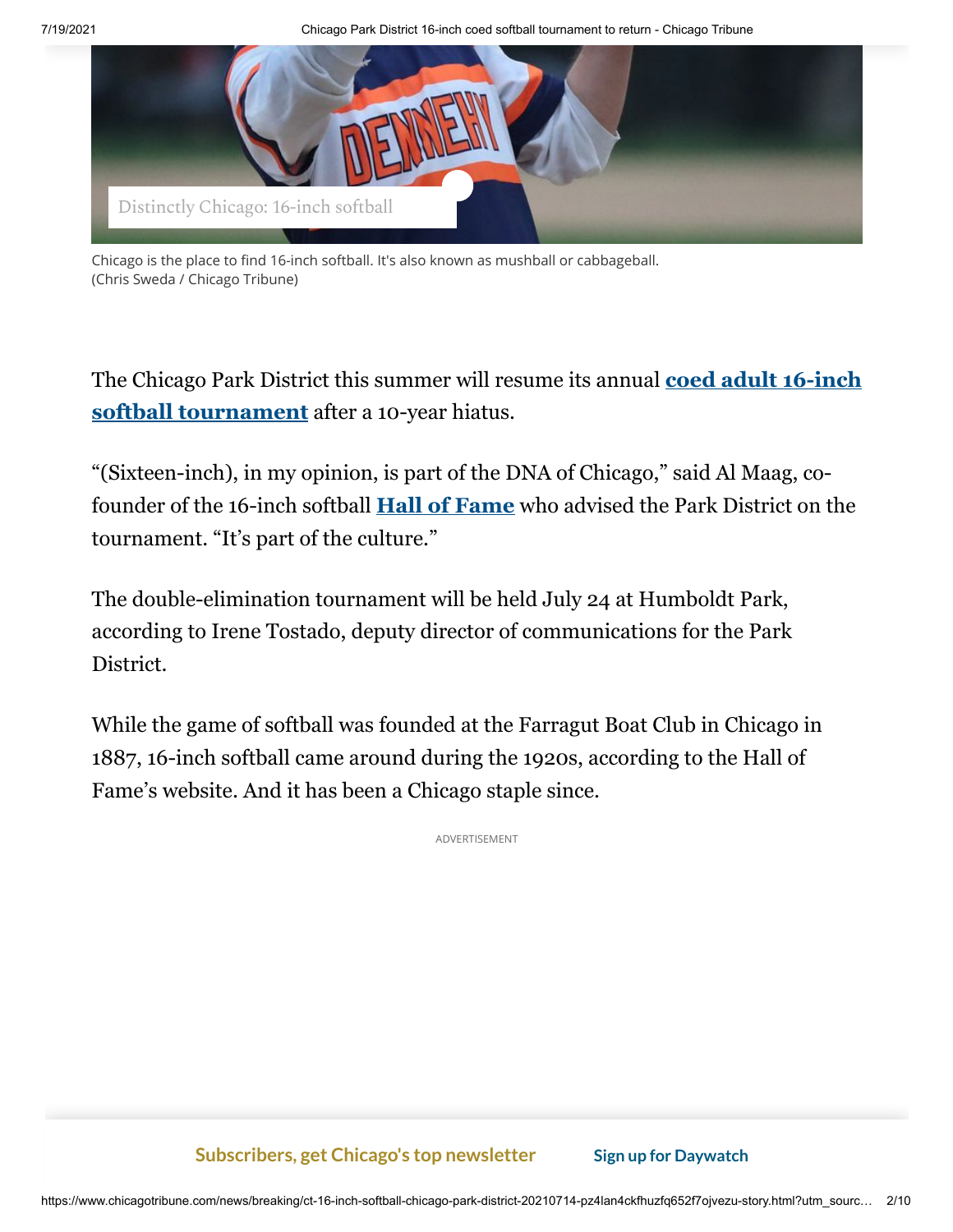When most people in the U.S. think of softball, they envision a game that is played with gloves and a 12-inch ball. Sixteen-inch is played with, well, a 16-inch ball and traditionally no gloves. Some players now wear gloves. While the game is dear to Chicago, it is played in other cities and states, such as San Diego, Los Angeles, Las Vegas, Oregon, Arizona and Washington.

"West of the Mississippi (River), there's a lot of stuff happening," Maag said. "And I'll tell you, these guys are good."

It was not uncommon for the Windy City Softball League to draw several thousand fans during its existence from the early 1930s to about 1950. Some of those games attracted more fans than "the Cubs and (White) Sox did," Maag said. Multiple Windy City players went on to the **[major leagues](https://www.chicagotribune.com/news/ct-xpm-2001-06-14-0106160247-story.html)**, including former Chicago Cub Phil Cavarretta and former major leaguer Bill "Moose" Skowron, who played with the White Sox, Yankees and other teams.

Other notable past 16-inch players include Supreme Court Justice Elena Kagan former Secretary of State and presidential candidate Hillary Clinton and Nat "Sweetwater" Clifton, an NBA Hall of Famer and one of the first Black players in the league, according to Maag. Legendary Chicago columnist Mike Royko was also a big fan of the game and sued when the Park District tried to require players to wear gloves. The city ruled in his favor.

Infamous Chicago mobster "Machine Gun" Jack McGurn was a big fan of 16-inch, according to Maag. McGurn bet \$10,000 per game and was a supporter of the Nut House Café an Italian team, Maag said.

The Park District noted that many Chicagoans have played the sport 30 years or more.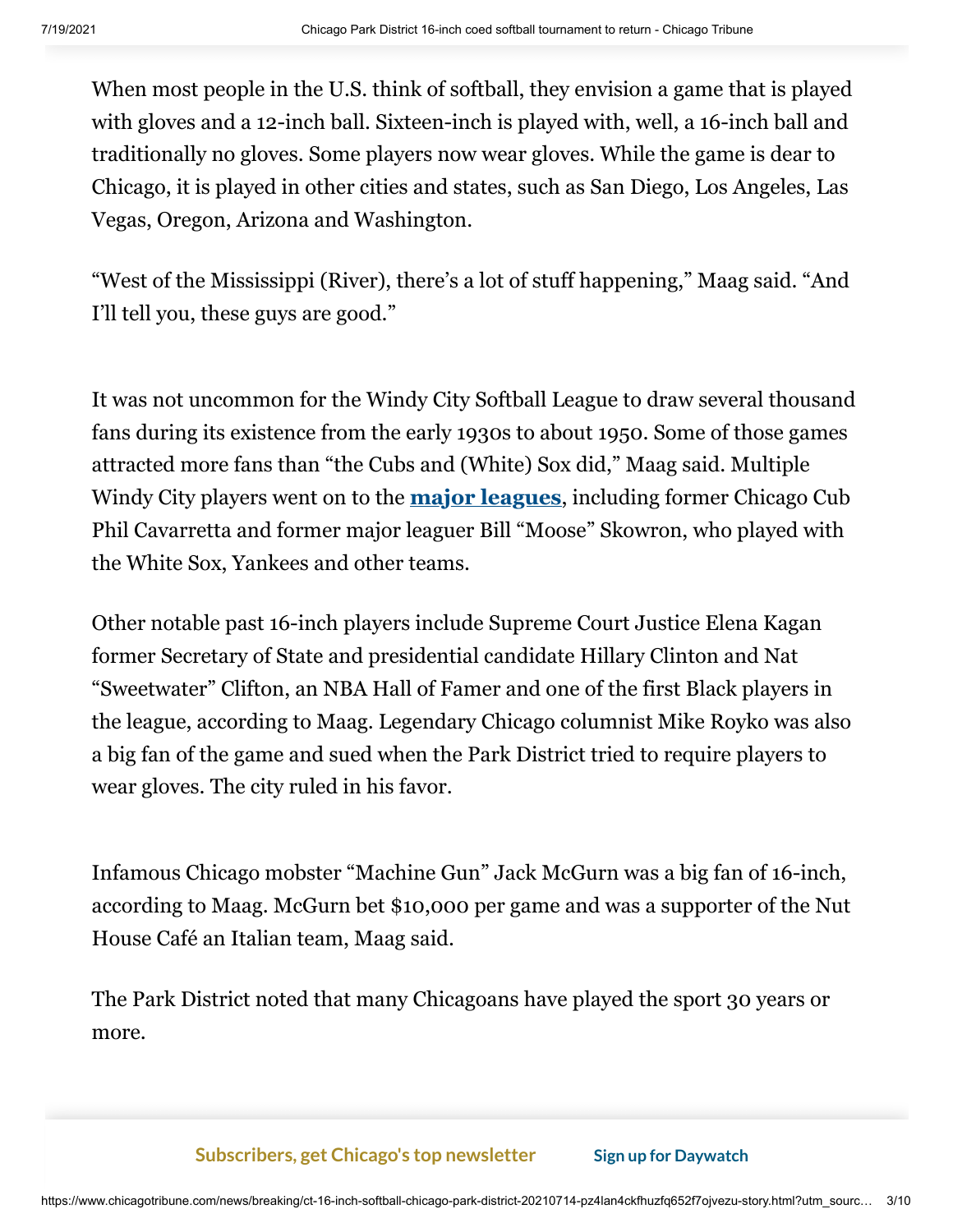Men play 16-inch softball on Aug. 13, 1973, in Chicago. It's also known as as mushball or cabbageball. (Lee Olsen / Chicago Tribune)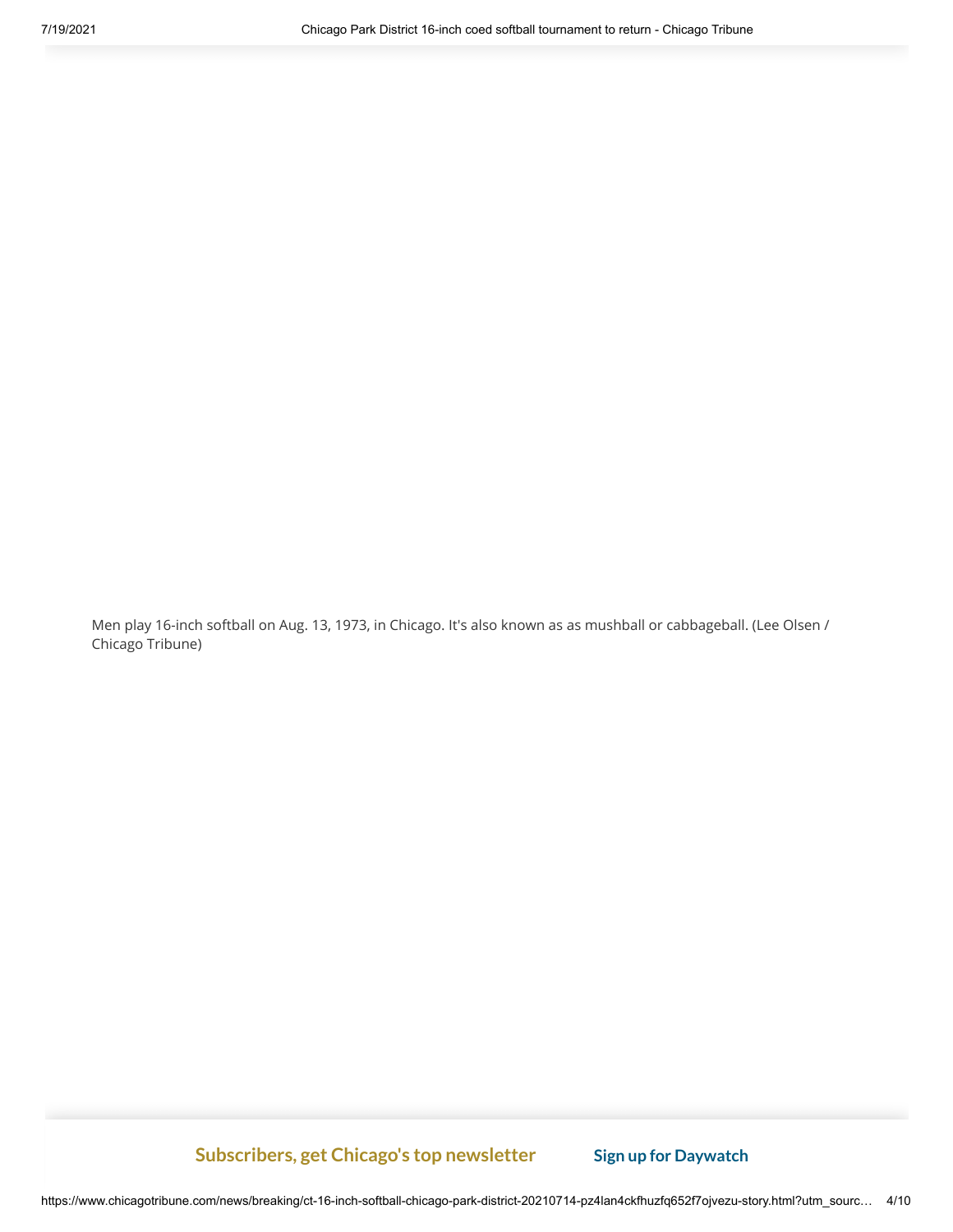Tony Dinon slides into home during the March of Dimes Snowball 16-inch softball tournament on Jan. 23, 1988, in Lincoln Park. (Michael Fryer / Chicago Tribune)

The Park District discontinued the coed tournament because "it lost momentum" as "trends changed," said Jamie Teichmann, the event organizer. At the end of the 20th century, people grew away from the game as leagues charged more money to play, according to Maag.

But now, the game is having "a renaissance," he said.

Six men and four women are required on the field, according to the Park District **[website](https://www.chicagoparkdistrict.com/ASCT)**. Women are allowed to wear gloves, but men will not, Teichmann said.

Registration for the tournament is closed, and six teams will participate, Tostado said.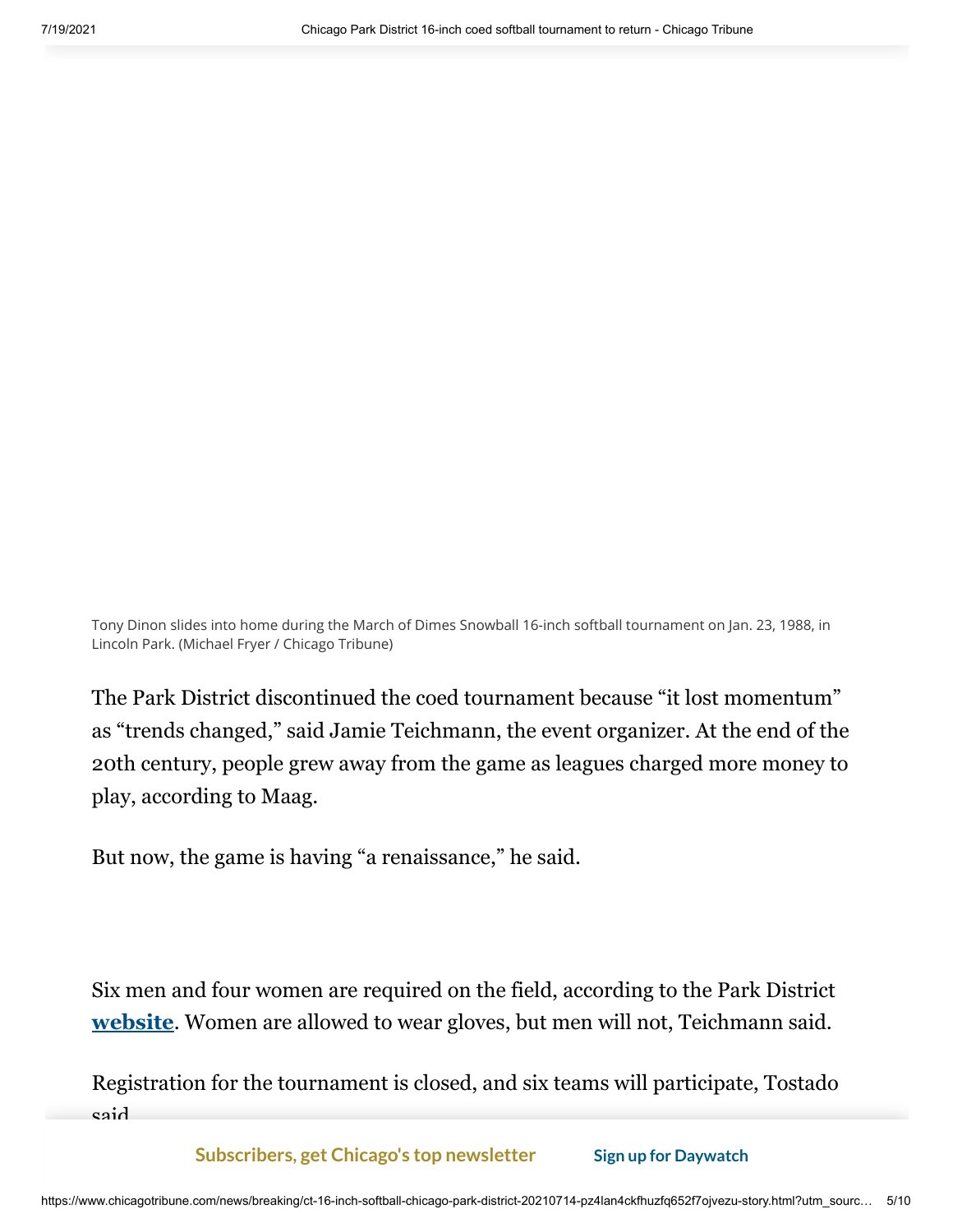Maag said other teams that were interested had already entered other tournaments. He said if that can be avoided in years ahead, the tournament will grow.

"Anything they do to get the game being played more by the park districts and by other coeds, I'm all for," he said.

Dennehy team players Ellen Ross, center, and Rebecca Goesling laugh before their 16-inch softball game at Welles Park in Chicago's Lincoln Square neighborhood on July 8, 2021. (Chris Sweda / Chicago Tribune)

One of the teams that is participating has been around since 2013 and is called Dennehy. Players have come and gone since then, but "mostly it's the same group of guys and ladies" since the beginning, said Neil Hynes, the team's captain.

Some on the team have known each other since high school, others not, but all are from Chicago and its surrounding suburbs. The team's name is a reference to a song of the same name by Chicago-based rapper Serengeti In the song, Serengeti

takes on the identity of his alter ego, Kenny Dennis a [middle-aged mustac](https://membership.chicagotribune.com/newsletters/subscribe/lid/1a79961b-e2e4-4b89-ad70-bf25a8f01cfa#int=toaster_digital_popnl_daywatch_)hioed **Subscribers, get Chicago's top newsletter Sign up for Daywatch**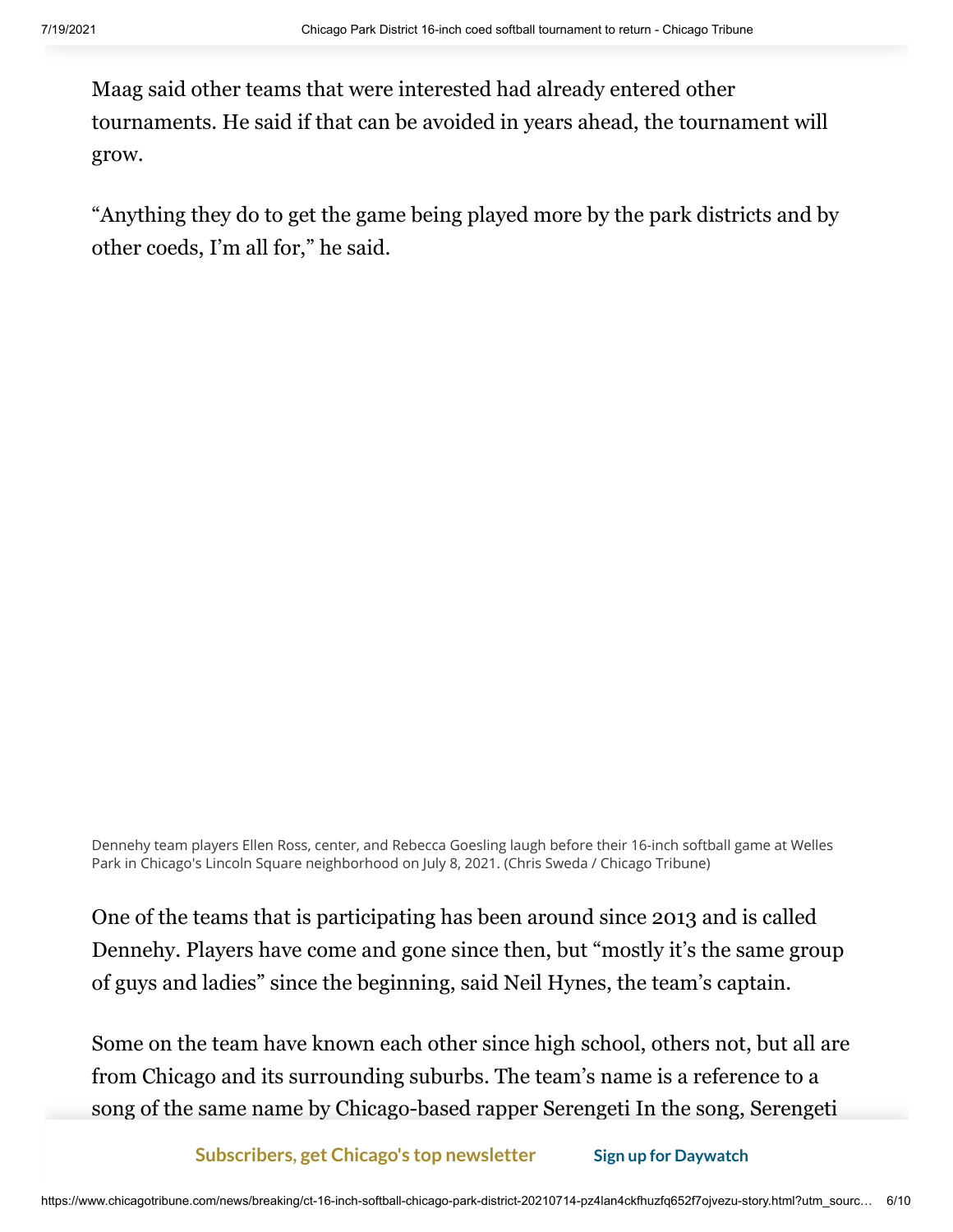Chicagoan whose thick accent punctuates his love of Chicago sports and actor Brian Dennehy. Dennis raps "favorite actor Dennehy, favorite drink O'Doul's / Bears, 'Hawks, Sox, Bulls" in the refrain.

"(The song) is just, like, full of these deep Chicago references, and it's, like, pretty silly," Hynes said. "We were 23 when we came up with the name. We loved that song, we still love it today."

Hynes' teammates refer to him as "Skip," as in "Skipper," a joking reference to the colloquial name for the captain of a baseball team. During his first at-bat in a recent league game, which ended in a base hit, a friend cheered him on and called him "Big Cat," a nickname from high school. He hadn't been called that in years, he said, and his high school coach at St. Ignatius in University Village gave the nickname to him. He was a catcher in high school, and catchers are supposed to have quick, catlike reflexes. But Hynes didn't, he said, so it was another lighthearted quip.

After graduating college and beginning their respective careers, Hynes and his friends looked for a way to get together during the week, he said.

"Sixteen-inch seemed like more our speed than some kind of, like, adult baseball league or something like that, so that's what we gravitated toward," Hynes said. "It's also, you know, like it's a big Chicago thing, 16-inch softball so that felt cool ... we've loved it since 2013 and we just keep coming back."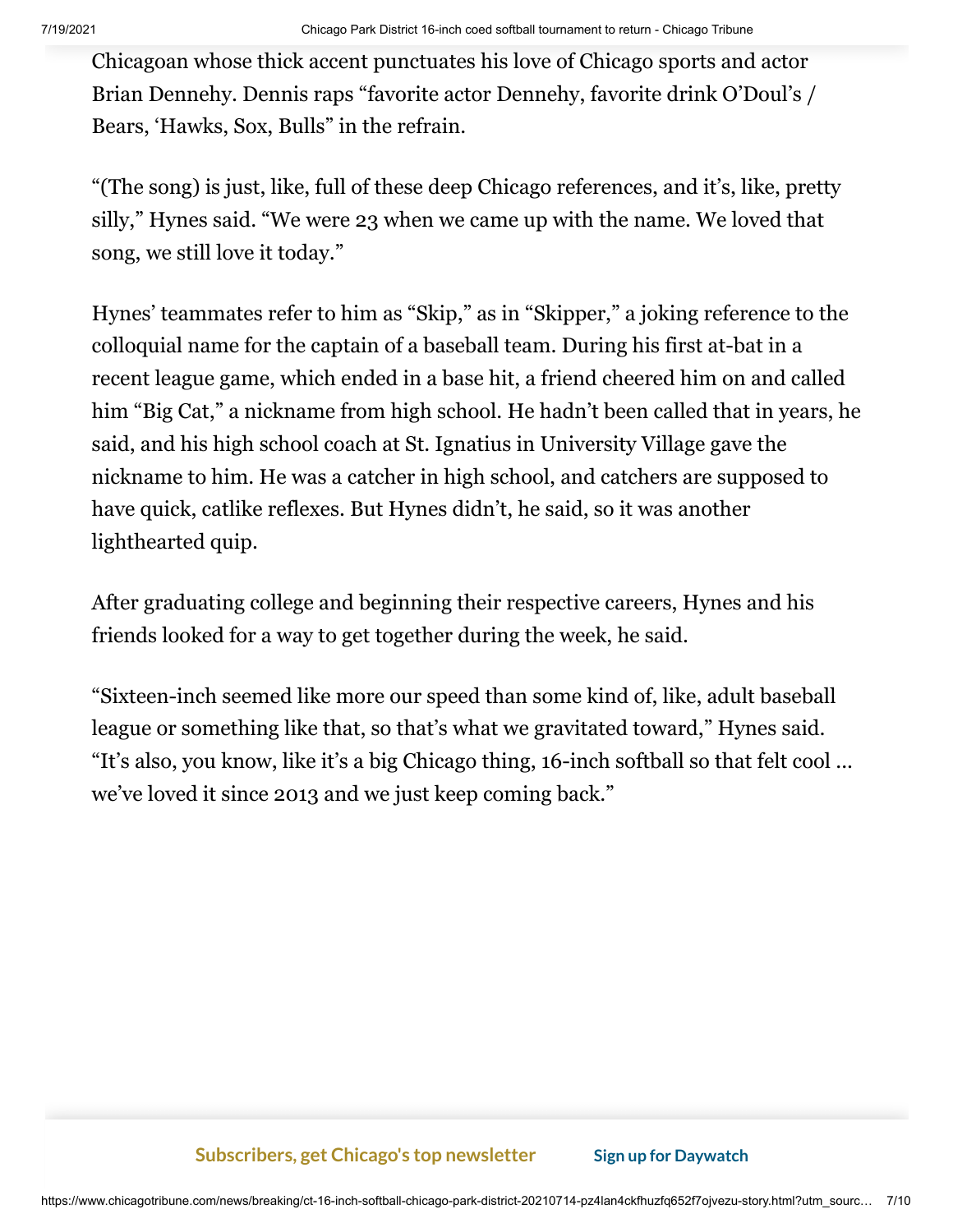Sixteen-inch softballs lie on the ground July 8, 2021, as members of the Dennehy team come to bat during a game at Welles Park in Chicago's Lincoln Square neighborhood. (Chris Sweda / Chicago Tribune)

As the years pass it is increasingly difficult to get a big group of friends together, Hynes said, so Dennehy has become a way for people to hang out and see one another on a regular basis during the summer.

Hynes describes Dennehy as not "the most physically talented team," but members play solid defense and are good situational hitters, he said. They get big hits when they need them.

"Having last summer off, like, we've been trying to play, like, as much softball as we possibly can," Hynes said. "And so people thought that the tournament was going to be, like, a really fun, like, Saturday hang. Plus, you know, play some softball, hopefully win a few games."

But not everyone who plays the game is a Chicago native. Ethan Armstrong, who is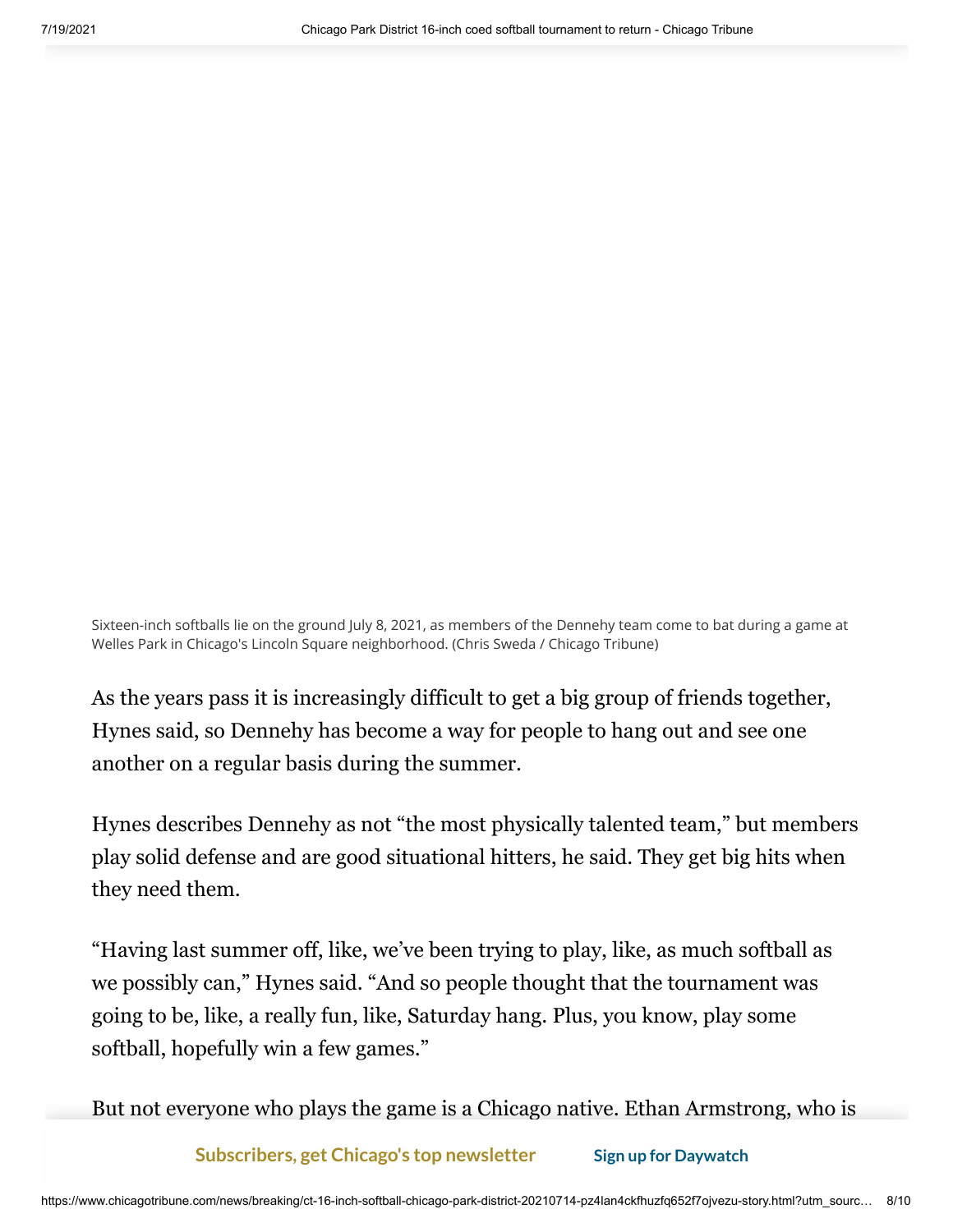marry and have a child with. Armstrong umpired 16-inch games for Live to Support, an organization that puts on recreational leagues and tournaments with the goal of donating a portion of each team's registration fee to a charity of the team's choice, according to Armstrong.

"I've actually never played in a (16-inch) league," Armstrong said.

Armstrong, who has played 12-inch softball and baseball his whole life, is the captain of the Wood Chippers. In the past, Armstrong has pitched "because none of the other guys would ever do it," he said, and played both third base and shortstop. The team is composed of five Chicago residents and "eight or nine" more who will make the trip from Minnesota for the tournament, Armstrong said.

"What we always used to do was play in these weird softball tournaments all throughout Minnesota," he said. "(The tournament) is back to our roots of what we used to do throughout our 20s, which are a blur now. Now we're all in our midthirties and trying to rekindle that spirit."

Among those on the roster are people Armstrong has known his whole life, he said. The team also includes "the wife of a friend who was a college softball player and then her sisters who both played softball all the way through too," he said.

Maag said the reemergence of the game can be attributed to the Slow-Pitch Softball Association, which started in 2011 and regularly streams games on Facebook, and the fact that the game is coed.

"How about just one word? Diversity," Maag said. "You've got women playing more, you've got Black (people), and you've got Hispanic (people). That has been the growth of the game from the city point of view.

"I am just ecstatic that these young leaders from the Park District ... that they're so excited and passionate about it," he said. "If they have 20 teams or 10 teams, it's a success to me because I know what will happen, it will grow as time goes on."